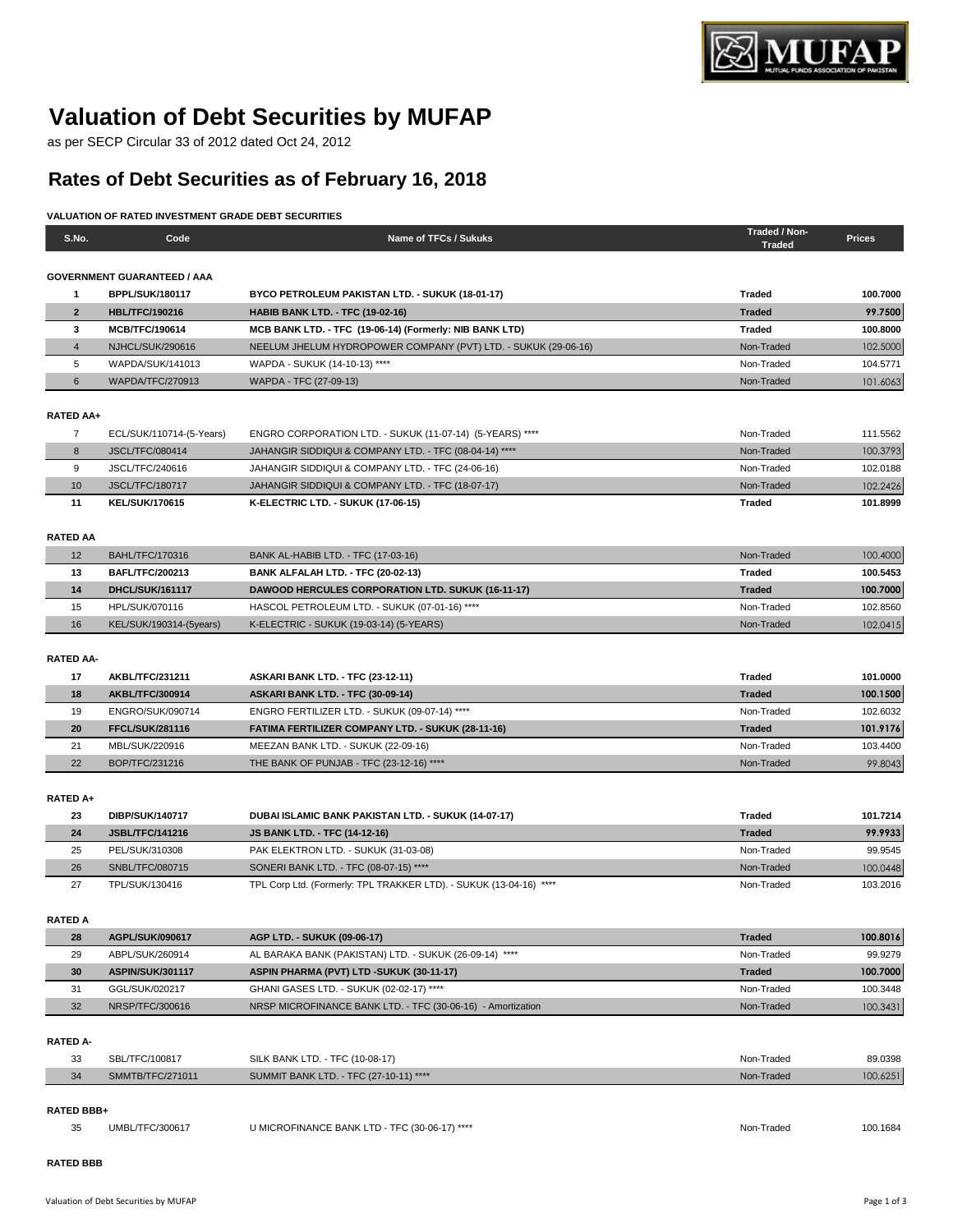

------------------ NIL ------------------------

------------------ NIL ------------------------

#### **VALUATION OF RATED NON-INVESTMENT GRADE DEBT SECURITIES**

| S.No. | Code <sup>1</sup> | TFCs and Sukuks <b>T</b> | Traded / Non-<br><b>Prices</b><br><b>Traded</b> |
|-------|-------------------|--------------------------|-------------------------------------------------|
|       |                   |                          |                                                 |

#### **VALUATION OF NON-RATED INVESTMENT GRADE DEBT SECURITIES**

| S.No. | Code ' | <b>TFCs and Sukuks</b> | Traded / Non-<br><b>Prices</b><br>Traded |
|-------|--------|------------------------|------------------------------------------|
|       |        |                        |                                          |

#### **VALUATION OF NON-RATED DEBT SECURITIES**

**RATED BBB-**

| S.No. | Code <sup>1</sup> | TFCs and Sukuks | Traded / Non-<br><b>Prices</b><br>Traded |
|-------|-------------------|-----------------|------------------------------------------|
|       |                   |                 |                                          |

#### **VALUATION OF NON-PERFORMING DEBT SECURITIES**

| S.No.          | Code                    | <b>TFCs and Sukuks</b>                                     | <b>Non-Performing Since</b> | Traded / Non-<br><b>Traded</b> | <b>Prices</b> |
|----------------|-------------------------|------------------------------------------------------------|-----------------------------|--------------------------------|---------------|
| $\mathbf{1}$   | PAFL/TFC/291107         | AGRITECH LTD. - TFC (29-11-07)                             | Jun 14, 2010                | Non-Traded                     | A/C to NPA    |
| $\overline{2}$ | PAFL/TFC/140108         | <b>AGRITECH LTD. - TFC (14-01-08)</b>                      | Aug 02, 2010                | Non-Traded                     | A/C to NPA    |
| 3              | PAFL/SUK/060808         | AGRITECH LTD. - SUKUK (06-08-08)                           | Aug 23, 2010                | Non-Traded                     | A/C to NPA    |
| $\overline{4}$ | PAFL/TFC/011208         | <b>AGRITECH LTD. - TFC (01-12-08)</b>                      | Jun 16, 2010                | Non-Traded                     | A/C to NPA    |
| 5              |                         | AGRITECH LTD (11%) - TFC (01-07-11)                        | Jan 17, 2012                | Non-Traded                     | A/C to NPA    |
| $\,6$          |                         | AGRITECH LTD (0%) - TFC (01-07-11)                         | Jan 17, 2012                | Non-Traded                     | A/C to NPA    |
| $\overline{7}$ | AZLC/TFC/050907         | ALZAMIN LEASING CORPORATION LTD. - TFC (05-09-07)          | May 17, 2012                | Non-Traded                     | A/C to NPA    |
| 8              | AZLM/TFC/120508         | AL-ZAMIN LEASING MODARABA LTD. - TFC (12-05-08)            | Aug 26, 2010                | Non-Traded                     | A/C to NPA    |
| 9              | AML/SUK/120108          | AMTEX LTD. - SUKUK (21-01-08)                              | Jan 06, 2011                | Non-Traded                     | A/C to NPA    |
| 10             | ATML/SUK/150408         | ARZOO TEXTILE MILLS LTD. - SUKUK (15-04-08)                | Jan 02, 2010                | Non-Traded                     | A/C to NPA    |
| 11             | ANL/TFC/200905          | AZGARD NINE LTD. - TFC (20-09-05)                          | May 19, 2010                | Non-Traded                     | A/C to NPA    |
| 12             | ANL/TFC/041207          | AZGARD NINE LTD. - TFC (04-12-07) PP                       | Jun 21, 2010                | Non-Traded                     | A/C to NPA    |
| 13             | ANL/TFC/280612          | AZGARD NINE LTD. - TFC (28-06-12) (Zero Coupon)            | Dec 07, 2012                | Non-Traded                     | A/C to NPA    |
| 14             | <b>BRRGM/TFC/070708</b> | BRR GUARDIAN MODARABA (07-07-08)                           | Jan 26, 2015                | Non-Traded                     | A/C to NPA    |
| 15             | BNL/TFC/301108          | BUNNY'S LTD. - TFC (30-11-08)                              | Jun 15, 2011                | Non-Traded                     | A/C to NPA    |
| 16             | <b>DCL/TFC/</b>         | DEWAN CEMENT LTD.                                          | Jan 09, 2009                | Non-Traded                     | A/C to NPA    |
| 17             | EHL/SUK/311207          | EDEN HOUSING LTD. - SUKUK (31-12-07)                       | Jan 15, 2013                | Non-Traded                     | A/C to NPA    |
| 18             | EHL/SUK/310308          | EDEN HOUSING LTD. - SUKUK (31-03-08)                       | May 06, 2011                | Non-Traded                     | A/C to NPA    |
| 19             | FDIBL/TFC/110907        | FIRST DAWOOD INVESTMENT BANK LTD. - TFC (11-09-07)         | Sep 27, 2010                | Non-Traded                     | A/C to NPA    |
| 20             | NAEL/TFC/150507         | NEW ALLIED ELECTRONIC (15-05-07)                           | Jan 09, 2009                | Non-Traded                     | A/C to NPA    |
| 21             | NAEL/SUK/270707         | NEW ALLIED ELECTRONIC - SUKUK (27-07-07)                   | Jan 09, 2009                | Non-Traded                     | A/C to NPA    |
| 22             | NAEIL/SUK/031207        | NEW ALLIED ELECTRONIC - SUKUK (03-12-07)                   | Jan 09, 2009                | Non-Traded                     | A/C to NPA    |
| 23             | PACE/TFC/150208         | PACE (PAKISTAN) LTD. - TFC (15-02-08)                      | Sep 05, 2011                | Non-Traded                     | A/C to NPA    |
| 24             | PHO/TFC/311208          | PAK HY-OILS LTD. - TFC (31-12-08)                          | Jan 21, 2010                | Non-Traded                     | A/C to NPA    |
| 25             | QTML/SUK/260908         | QUETTA TEXTILE MILLS LTD. - SUKUK (26-09-08)               | Apr 11, 2012                | Non-Traded                     | A/C to NPA    |
| 26             | SPLC/TFC/130308         | SAUDI PAK LEASING COMPANY LTD. - TFC (13-03-08)            | Apr 30, 2014                | Non-Traded                     | A/C to NPA    |
| 27             | SLCL/TFC/280306         | SECURITY LEASING CORPORATION LTD. - PPTFC (28-03-06)       | Aug 15, 2014                | Non-Traded                     | A/C to NPA    |
| 28             | <b>SLCL/SUK/010607</b>  | SECURITY LEASING CORPORATION LTD. - SUKKUK (01-06-07) - I  | Aug 07, 2014                | Non-Traded                     | A/C to NPA    |
| 29             | SLCL/SUK/190907         | SECURITY LEASING CORPORATION LTD. - SUKKUK (19-09-07) - II | Apr 03, 2012                | Non-Traded                     | A/C to NPA    |
| 30             | <b>SGML/TFC/220908</b>  | SHAKARGANJ MILLS LTD. - TFC (22-09-08)                     | Nov 24, 2009                | Non-Traded                     | A/C to NPA    |
| 31             | SPL/SUK/190808          | SITARA PEROXIDE LTD. - SUKUK (19-08-08)                    | Jun 15, 2010                | Non-Traded                     | A/C to NPA    |
| 32             | <b>TELE/TFC/270505</b>  | TELECARD LTD. - TFC (27-05-05)                             | Jun 13, 2011                | Non-Traded                     | A/C to NPA    |
| 33             | <b>TSHM/SUK/250808</b>  | THREE STAR HOSIERY - SUKUK (25-06-08)                      | Jun 11, 2010                | Non-Traded                     | A/C to NPA    |
| 34             | TRIBL/TFC/040708        | TRUST INVESTMENT BANK LTD. - TFC (04-07-08)                | Oct 18, 2012                | Non-Traded                     | A/C to NPA    |
| 35             | WTL/TFC/071008          | WORLDCALL TELECOM LTD. - TFC (07-10-08)                    | Nov 08, 2012                | Non-Traded                     | A/C to NPA    |

\* Price has been calculated after apply maximum markup of 500 basis points to the calculated yield as provided under SECPs Circular No.33 of 2012.

\*\*\*\* Yield calculated as per the Board recommended format. Approved on 26th July, 2011 BOD.